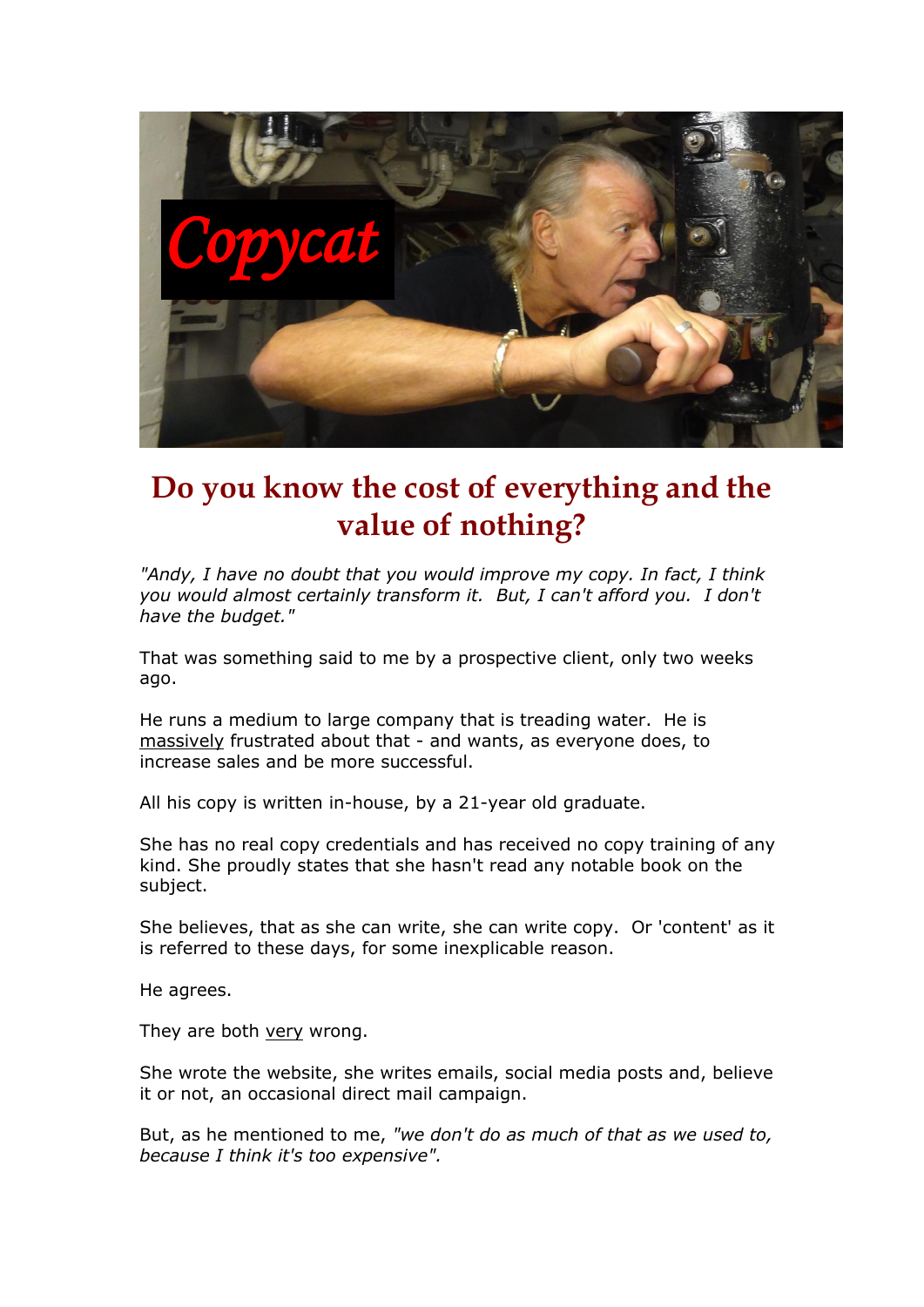I reminded him that it isn't what it costs that's important. It's what it *delivers*. And DM that's created and written well, delivers. Period.

It always has - and it's still outperforming most media in ROI terms. (But he still won't even test it).

## **This senior director is, in my view, pretty typical of today's marketing folk. He knows the cost of everything and the value of nothing.**

He will not get to where he wants to be. Not even debatable, but a certain fact.

Because, if you continue to do what you've always done, you'll get what you've always got.

And, if you use a copywriter that doesn't really understand how copy works, then your results will not match your ambition.

He has clearly under-performed for years and will continue to do so. Plus, of course, after the last 18-months of the Covid nightmare, he is facing a tougher challenge now, than the one he was facing before it started.

He will probably be fired in the next six months. He'll join an everincreasing bunch of losers. There's a lot of them about.

Latest figures show, that in the UK, Marketing Managers and Directors only last, on average, for 11 months, before they are shown the door and in a recent report by [Media Post](https://www.mediapost.com/publications/article/366502/cmo-tenure-hits-10-year-low.html) in the US, Chief Marketing Officers are being kicked out at a faster rate than at any time in our history.

Not surprising really when you think about it. This 'cheapo, cheapo' mindset, is lunacy. It has never made sense - and never will.

We all discover this, early in our lives.

Just cast your mind back a few years. Perhaps decades for those of you with a few miles on the clock.

You were setting up home on a limited budget, with the first baby on the way.

You needed a new carpet for the living room. You went and looked at the options and settled for a cheap carpet that you convinced yourself "really looked good" and was within your limited budget.

In just over a year and a half, you were back in the shop to buy a replacement, as your "really good" carpet had fallen apart.

This time you did it right and spent whatever you had to - even though it was more than you could really afford - to get the result you wanted.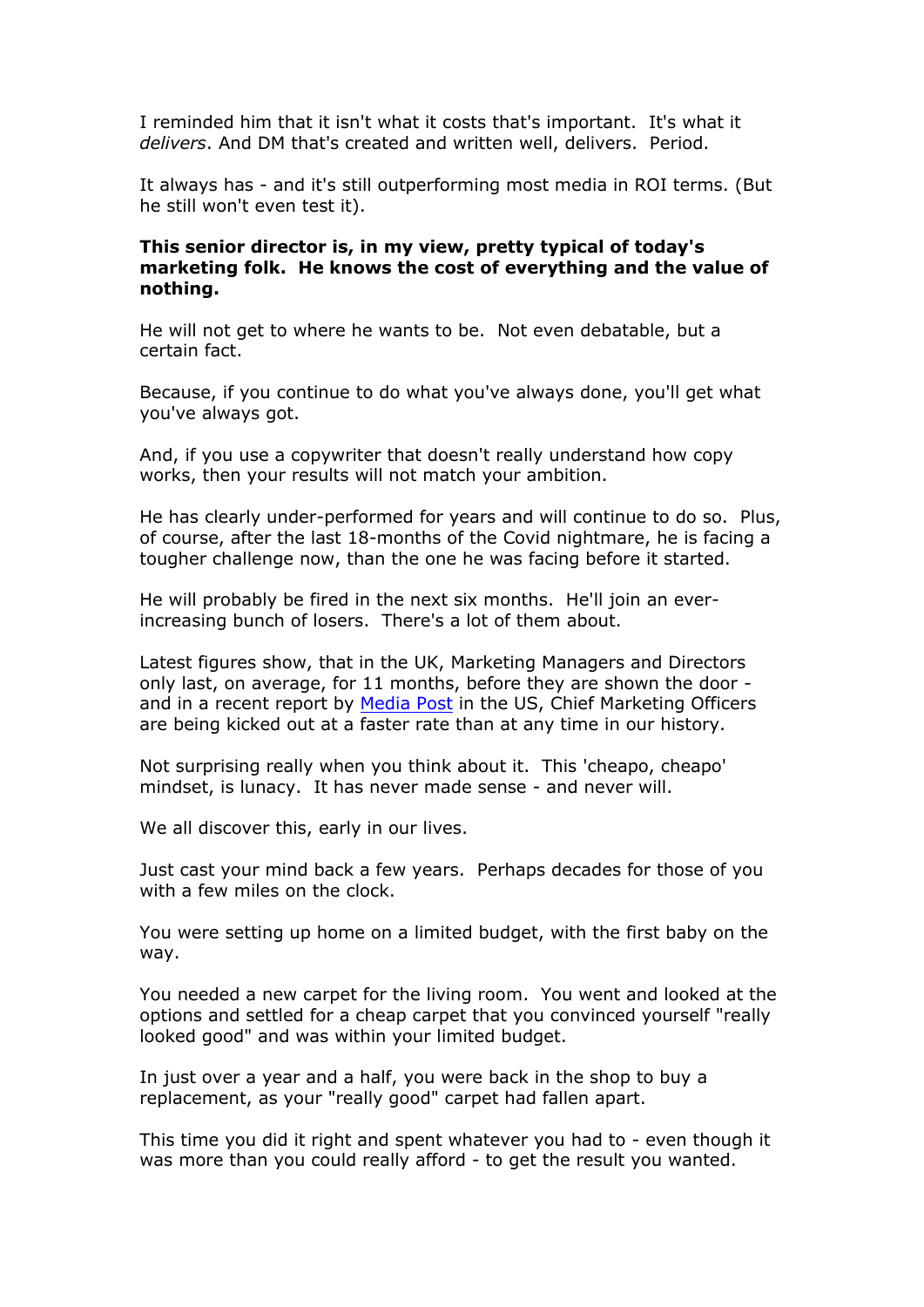And your new carpet lasted you for a decade or more.

It's called *experience*. Recognising a mistake and making sure you don't make it again.

We all found out at an early age, that when you buy cheap - you buy twice.

Marketers know this, but choose to ignore it, as they are obsessed with costs at the expense of value. Cost-cutting is being used as a driver by today's advertising and marketing professionals - and it's a big mistake.

Saving your way to success is a flawed strategy. Knowledge is the key to success. To sell more, you have to **know** more.

It's not rocket science. It has always been this way.

When you know what works and why it works - you give yourself such a massive advantage over your competitors.

Copy is central to this.

Most copywriters these days - and the people that employ them - haven't got a clue about what it is that makes people take notice, read and respond.

They don't know about the power of words.

They can't structure an effective selling message, by mail, email, FB Ad, Google Ad, Web Page or anything else for that matter - because they don't know how to. They have never studied the art.

Drayton commented on this in a recent article:

*"Every one of the great copywriters I have known - and I have known many - had one thing in common. They studied the past.*

*Every bad copywriter - and I have known far more than good - didn't study the past.* 

*Most today, imagine if it isn't digital, it's irrelevant".*

For today's marketers that want to be brave, the rewards are out there right now.

Let's face it, because of the recession, competition is reduced, as a lot of people have either given up, cut their marketing activity - or become a penny-pincher like our friend I talked about earlier.

That means there are attractive advantages to be had out there. But, you have to speculate.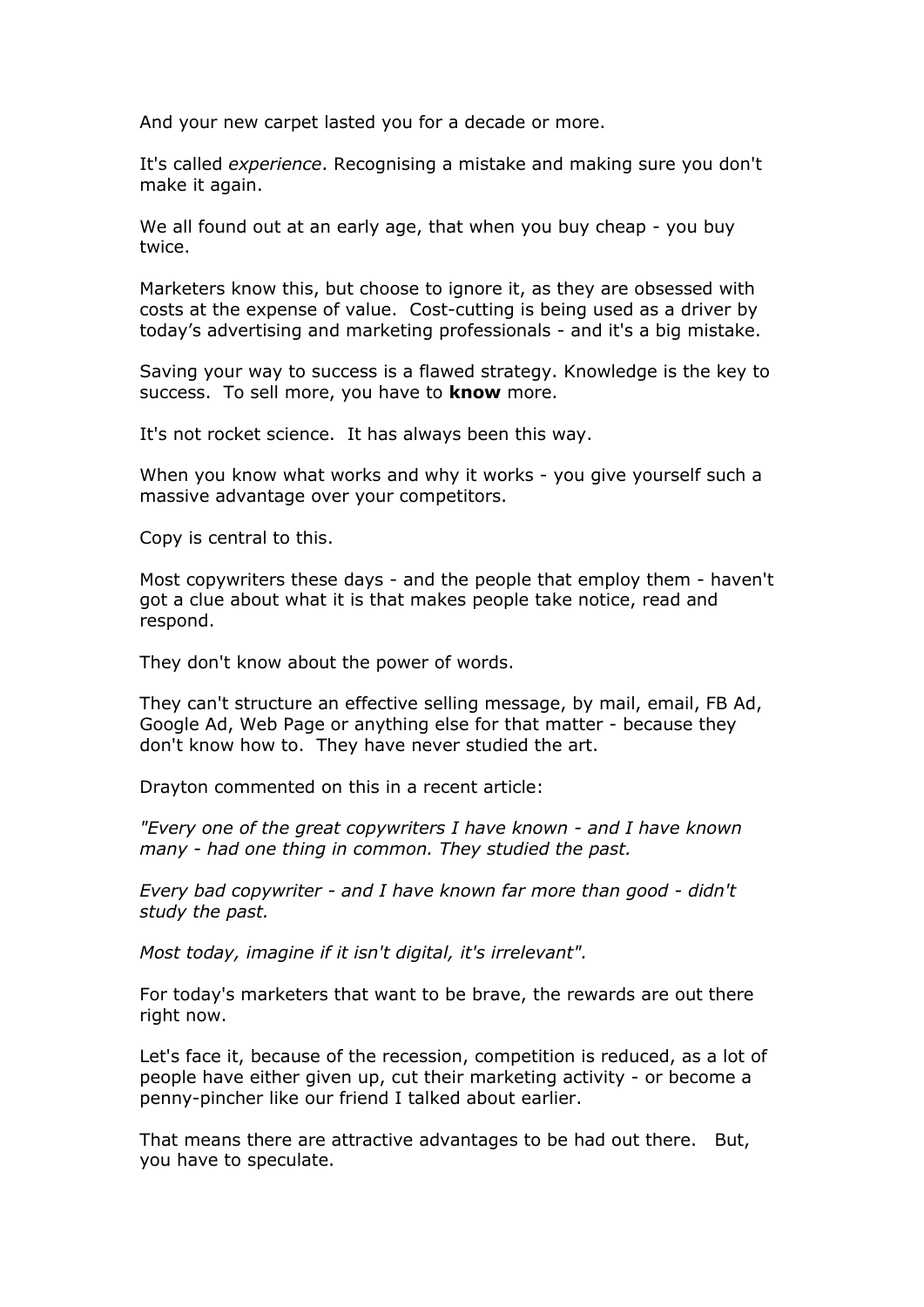Be brave. And invest.

If you are serious about your business, then be serious about your approach. Don't accept second best. Especially when it comes to the art of selling.

Employ people who know how it's done.

Someone "who has tasted blood" as David Ogilvy once said.

Someone who can see the veins of gold where others can only see bare stones.

Not people who play at it.

Don't be like our brainless friend I mentioned earlier, who believes that if someone can write copy, they can write effective selling messages.

They can't. It's not possible.

Employing people like that will see you going broke, or getting fired.

There is NO substitute for experience. Credentials and knowledge are *everything*...

But you know that, don't you? You apply that to decisions you make in your personal life.

You wouldn't consider a tradesman to work on your home that had no credentials.

You wouldn't go to a young trainee dentist for that new crown, instead of a proven professional.

And when you want financial guidance for a potential investment, you want someone advising you, that's been around the block a few times.

So, why, when it comes to your marketing do you ignore that thinking and try and do it on the cheap?

As I mentioned earlier, saving your way to success is a flawed strategy and will not give you what you crave.

I'll leave you with a little story that is very relevant to what I've been talking about today.

One day, Pablo Picasso was sitting in a Paris cafe and sketching something on a small napkin.

He was being watched by an admirer.